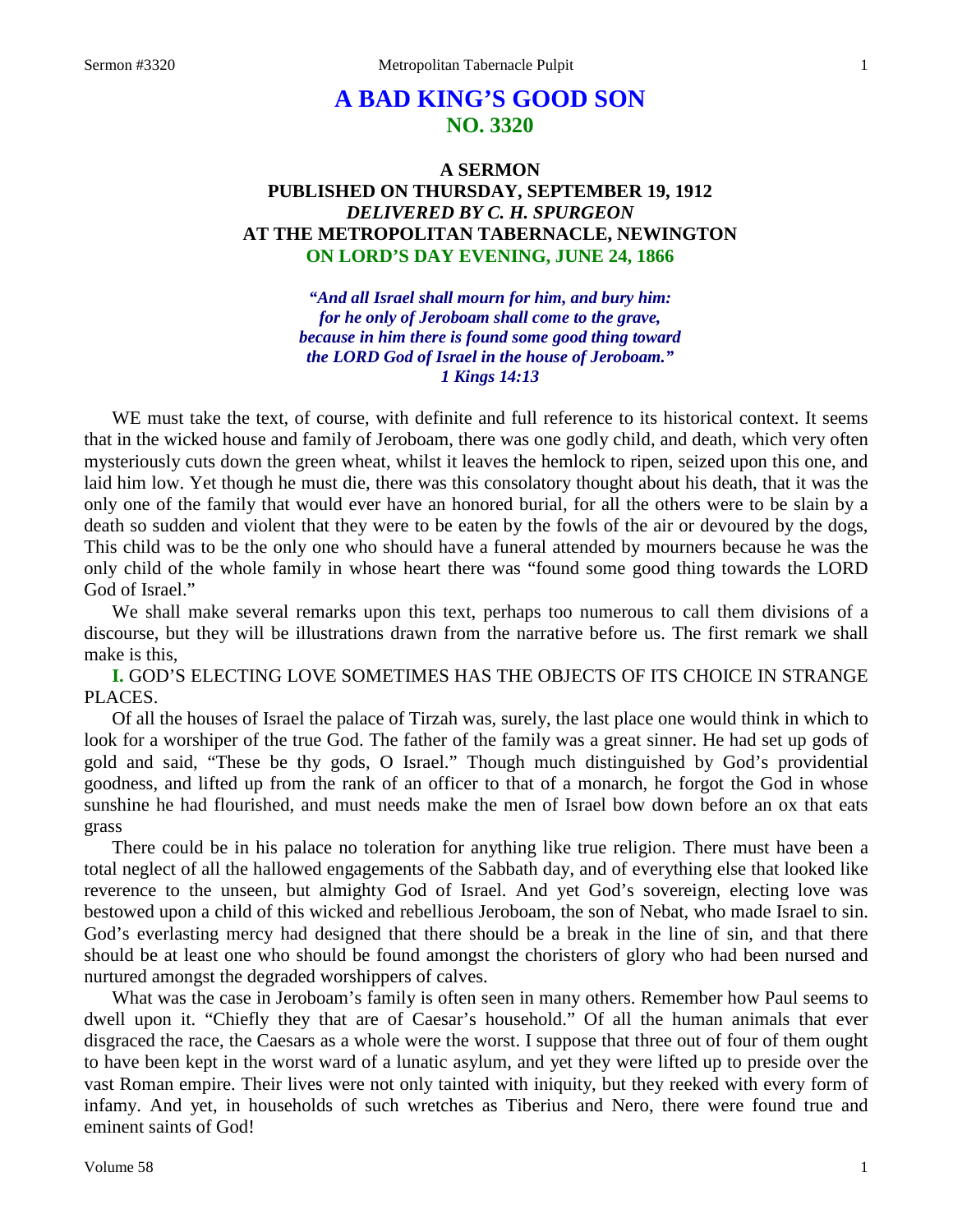Grace sometimes finds its choicest jewels on the worst of refuse heaps. Sometimes it is impossible to account for it, as it is in this case. How should the child know anything about God? Was it, think you, through his nurse? It certainly was not through its mother, and might it not have been through its nurse? Does not God sometimes send to little children in godless families good governesses?

If some of you are in such positions may you not, instead of running out of the house because it is too godless, hope that God has sent you there to be an instrument of good to some tender little heart, to pluck right out of the fire some brand, to take right away from between the lion's jaws some precious blood-bought lamb for whom the Savior died? It might have been so here. I cannot see how else this child could have known about the God of Israel. But this is certain, electing love had one of its objects in this strange household, and *it* knew how to find that one out.

I know there are some of you who belong to very strange families, where the name of God is scarcely ever mentioned, except in profanity, where Christ is not loved, and where His cross is not reverenced, and yet you are saved. Perhaps it was curiosity that brought you here to hear that odd man who says such strange things against the world's popish church, or for some other reason you dropped in here and God blessed you. Or else you took up some stray book, or you happened to light on a torn-out leaf of the Bible, and there, sovereign grace met with you. Oh! how should we praise electing love, and lift up heart and soul and voice to say**—**

> *"It was not that I chose Thee, For, Lord, it could not be; This heart would still refuse Thee, But Thou hast chosen me."*

Give the glory, all the glory, to the sovereign, distinguishing, discriminating grace of God.

My dear brethren in Christ, there seems much comfort in this little incident to the Christian minister and to all believers. You think sometimes that the church is getting to a low ebb, and that there is a lack of bold, brave men, but we do not know where God may find such men yet.

Years ago we said, and you believed, that God would find some of the best preachers of the Gospel amongst the very humblest classes of society, and did not that come true? Have there not been found some men with whose names the ears of England have been made to tingle, who were taken from the coal pit and other similar places to preach the Gospel of Jesus Christ? Well, He can do the same again, and what will be stranger still, it may be that before many years or even months are over, He will find courtiers and men of noble blood and rank, after the world's way of talking, who will be down, or rather up, to the preaching of the Gospel of Jesus.

My brethren and sisters, we need never despair. The mighty arm of God can get into courts and houses of lords, and reach the mightiest, the proudest, the most priest-ridden of men, and lay them down at the foot of the cross, saying, "I intended from before the foundation of the world to make you a vessel of mercy to bear My name to the Gentiles, and you shall do it, arise and go your way." Never despair for the church. Out of the house of Jeroboam God will bring His Ahijahs, and out of the worst and most unpromising of places, where God is most forgotten, and His truth least known and despised, the Lord will bring testifiers to the truth as it is in Jesus. Have hope then, have hope in God, and look up, and expect His blessing.

We shall now turn to a second remark, namely, that according to the text,

**II.** IT IS NOT ALWAYS, OR EVEN COMMONLY, THAT SOME GOOD THING TOWARDS THE LORD GOD OF ISRAEL IS FOUND IN THE MINDS AND HEARTS OF CHILDREN.

It is mentioned, you observe, that in *this child* alone of all the race there was found some good thing toward the Lord God of Israel. It has grown to be a common notion that there is a very great deal that is good in children and this by unaided nature. Well, there are many traits in the character of childhood as childhood which are very beautiful, and naturally, and according to the judgment of the natural man,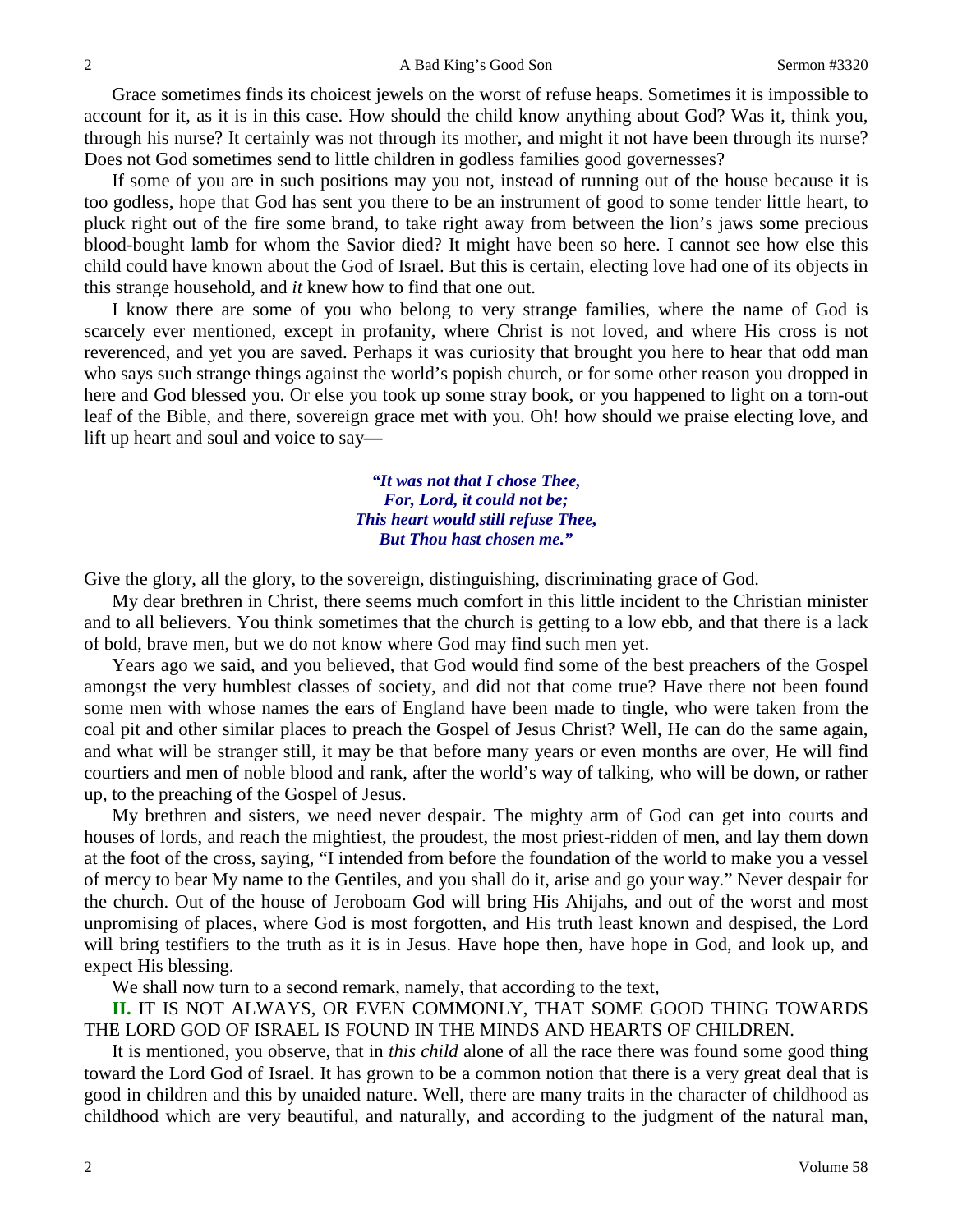there is much about a child to be admired and imitated. But indulge no idea, parents, that your child is born with a perfectly balanced mind. Do not fall into the delusion that *your* infant will naturally choose the right and abhor the wrong, for ere many days are past it is probable, if you are at all a watchful parent, that the delusion will be dispelled.

You will discover, either in stubbornness, or in temper, or as soon as speech comes in, a constant tendency to untruthfulness and disobedience, or other forms of little childish sins, that will prove the heart of the child to be far other than the sheet of white, unsoiled paper which some like to represent it to be. Alas! long before we can write upon it the pen of evil tendency has traced lines on it which only the grace of God will ever be able to erase. Cowper sings**—**

# *"True, you are young, but there's a stone, Within the youngest breast."*

A child soon finds this out for himself, if God enlightens him. Though reared in a godly home, and brought up by godly parents, and carefully shielded from everything like evil society or influences, I was very conscious of early feeling myself to be inclined to all sorts of evil, to have found it difficult to be and do that which was right, and easy to be and do that which was wrong. And so far as your memories will serve you, if you have any spiritual enlightenment, you will have found the same thing in relation to yourselves.

How could it be otherwise? "Who can bring a clean thing out of an unclean? Not one!" "Behold," said David, and we cannot expect that we are better than he was, "Behold, I was born in sin and shapen in iniquity, and in sin did my mother conceive me." To find good then, in a child should be to us a subject for deep thankfulness to God, and we should always look upon it as being His work. We should not wonder to see it, for God often puts it there, but we should never look upon true goodness in a child as something from human nature.

# *"Grace is a plant, where'er it blooms, Of a celestial birth;"*

and if there is a desire towards Jesus Christ, if there be a tenderness of heart concerning sin, if there be simple prayer for pardon and childlike trust in the Savior, it is as much a work of grace in the youngest child as in the oldest convert, and let us ever remember that it is so.

"Well," says one, "one does not like to think of one's children as being fallen." My dear friend! one does not like to think of one's self as being fallen. But it is not because the doctrine is unpleasant that it is therefore untrue, for unhappily, the most of true things about our spiritual state when unregenerate are unpleasant. That we are fallen by sin is a sad fact, but none the less a fact because sad. We know we are fallen short of the glory of God, it is apparent and undeniable to ourselves, and therefore we discover that "the whole head is sick, and the whole heart faint," it is as much a matter confirmed by human experience when it is honest with itself, as it is a divine revelation.

And the same thing rest assured is true of those who spring from our loins and inherit our nature. We cannot expect to be the parents of perfect children, being ourselves imperfect, but when we find in the heart of a child some good thing towards the Lord God of Israel we see great cause for devout thankfulness to God. We observe now—

**III.** SOME GOOD THING TOWARDS THE LORD GOD OF ISRAEL, THOUGH IT COMES NOT FROM NATURE, IS OFTEN SEEN IN VERY YOUNG PEOPLE.

You will say I am preaching a "sermon to the young" without giving notice of it, but it is also a sermon to parents. There is a supposition abroad that there cannot be anything really good in people who are not adults. There is, at any rate, a difficulty among some people as to child-like piety, and with some,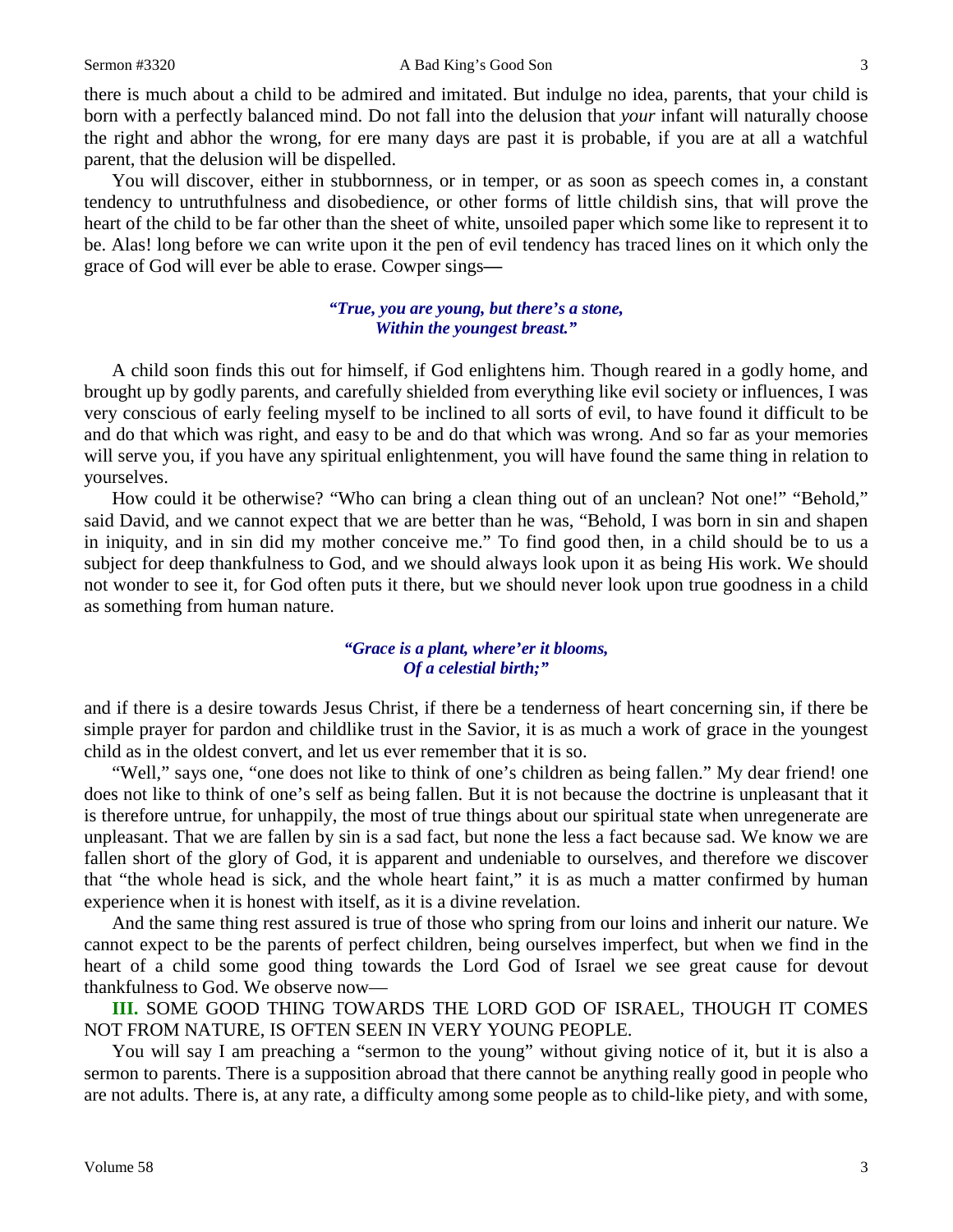if a lad or a girl be under twelve years of age or thereabouts, it really is a matter of grave suspicion as to whether piety can be genuine.

I have not a shadow of sympathy with such people. I cannot myself see any more reason for suspecting the sincerity of children than for suspecting the sincerity of those who are far better acquainted with the arts of deception than little children are likely to be. It is not difficult to acquire the pretence of religion so as to impose upon some church officers, it is not difficult to adopt the religious jargon which most people use, and to get it off by rote.

But children do not find this to be so easy, besides, they have not been long enough in association with Christian people to have caught the thing up, and when a child says, tearfully and carefully, "I have repented of my sins, and I do trust in the Lord Jesus Christ," I believe that that child is as much entitled to be believed as I am, or as you are.

That you have a small quantity of grey sprinkled in your hair is, no doubt, an index of older years, and perhaps, maturer judgment, but I am not certain that it is an indication of a more sincere nature. The child has, I think, at any rate, as much reason to be believed as an older person. And after all, why not? Do years help the Holy Spirit? Do we grow better as we grow older?

Is it easier to convert an old sinner than it is a child fresh from its mother's knee? Omnipotence is needed in the one case, and cannot omnipotence suffice for the other? If there be difficulties in either case, I believe there is none when omnipotence puts itself to work. Certainly there are no difficulties in the case of a child which are not aggravated in the case of an older person. Some of the most excellent Christians are those who were converted when they were very young. You shall find your ablest preachers, with few exceptions, to have been young converts. You shall look for your Timothies amongst those who have learned the Scriptures from their youth up.

If I might venture to do it, I would say to our older brethren and sisters**—**Do let us get rid of the idea that we ought to suspect the young folk. Let us be jealous with a holy jealousy, lest they make a profession of what they do not understand, let us be earnest with them to see that they really receive spiritual things, and do not fall into hypocritical or deceiving habits, but do not let us be constantly suspecting children, and be looking upon them as if they could not be of the right kind.

"Nothing but a parcel of boys and girls!" says somebody. And what would you have them, sir? A company of boys and girls may glorify God in every way as well as a company of even the oldest people you could find. They have their faults, but people of other ages have theirs too, and at any rate, it is written, "out of the mouths of babes and sucklings hath God ordained strength because of his enemies."

We will now go a step further and remark**—**

**IV.** THAT A TRULY GOOD THING, IN THE DIVINE SENSE, IS ALWAYS TOWARDS THE LORD.

This is the tendency and the strong direction of the current. You observe it says not merely that "there is found some good thing," but "some good thing toward *the LORD God of Israel."* Here then, is a test by which we may try religion, both in the old and in the young.

There are many men who have some good thing in them politically. I can admire the man who stands up for the Constitution, and who, although he may be called one of the stupid party, yet really believing that it is necessary that things should stand forever where they now are, can readily encounter obloquy for the matter. I can admire even more and with greater intensity the man who goes ahead, and who desires to change everything that is wrong, even though it is venerable with years. I can admire him standing in the midst of storm and quietly enduring it, bearing all manner of rebuke for the sake of reform.

Yet I can quite imagine all this existing without any "good thing toward the LORD God of Israel." Though one appreciates all this, yet he is compelled to lament if there is not something more. In daily life, it is a noble thing to see some good thing in business. There are some of you who would as soon bleed to death as cheat others, to whom it would be the most tremendous misfortune to know deep poverty, but who would sooner be beggars than bankrupt, if bankruptcy meant in your case what it often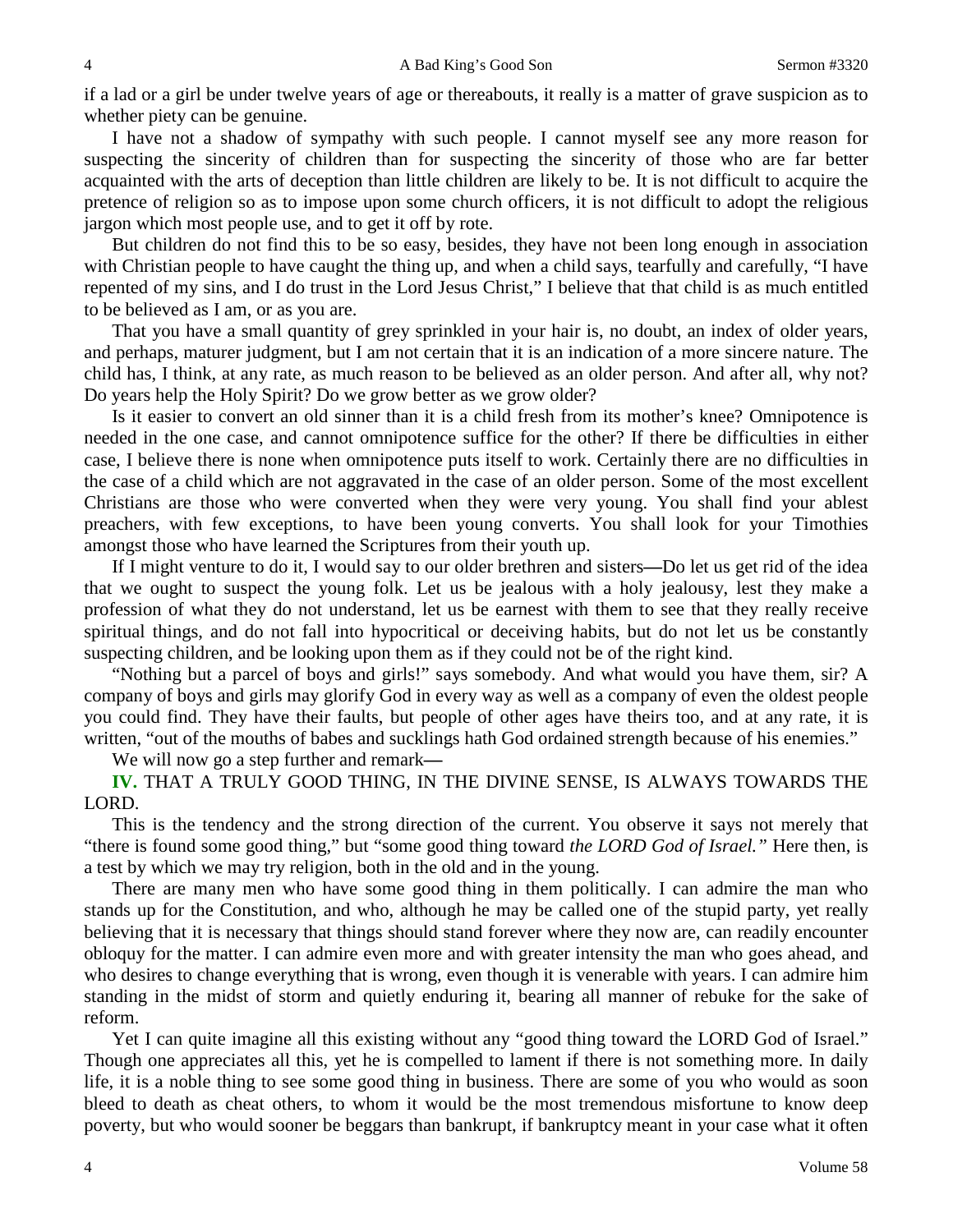#### Sermon #3320 **A Bad King's Good Son** 5

does mean. Now, I can admire this fine noble honesty. Admire it! Ah! and wish that it were as common as daisies in the field!

Admire it! Would God it might spread all over the land! But all this can exist without any good thing toward the Lord God of Israel, for the Lord God of Israel may be forgotten with it all. I can admire in the family the earnest mother bringing up her children with sedulous care, and the excellent daughter amiable and kind, making everyone happy wherever she goes, and the hardworking father denying himself much that he may bring up his children properly. I can admire all these domestic virtues, but I fear that they often exist where there is no good thing toward the Lord God of Israel. This is the great point**—**goodness towards God.

Perhaps I may have in this congregation some who have in them everything that is good except anything good towards God Himself. How is it now, that you can live as God's creatures, and think of everybody else but not of the God who made you? The God who preserves you in life you forget. You would be dishonest to no one except to God, and you would be ungenerous to none except to Him who has the greatest claims upon you.

Oh! the inconsistency of our evil nature, that the best being in all the world is the least thought of! You would not keep a dog if it did not fawn upon you, or own you as master, and yet you never own God to whom you belong! You would not keep a horse if it rendered you no service, and yet you have been kept by God's goodness for forty years and have persistently not thought of Him.

You expect when you have been kind to the poor that they will acknowledge your kindness, and feel some gratitude for it. And yet you would have been naked, and poor, and miserable, and sick, and dying, nay, you would be in perdition at this very moment if it had not been for the goodness of God. And have you no gratitude towards Him, no good thing towards the Lord God of Israel?

Now let me tell you, with deepest affection, what it is you want, and what you must have, my dear hearer, or else you will never reach heaven. You must have a sense of the sinfulness of all this. You must begin to feel that all this is wrong, that you have turned things upside down, that you have lived for trifles, and forgotten realities, that you have remembered father, and mother, and country, and trade, and much else, but you have forgotten the God to whom you owe everything.

I pray God to help you to repent, for that is one of the best and first good things towards the Lord God of Israel. But better still is this—God, the gracious one, has provided a way of pardon. He tells you that if you trust His dear Son, who for eternal love of man became a man, and for love of souls did die upon the tree, He will save you, that "there is life for a look at the Crucified One," that if you want to please Him, faith in Jesus is the way to please Him, that if you must do works, the greatest work you can do is to believe in Jesus Christ whom He has sent.

He tells you that there is naught wanted on your part, but that all is found in Christ, and He says to you in wooing terms, "Come unto me; come, now, and let us reason together. ; though your sins be as scarlet they shall be as wool; though they be red like crimson they shall be whiter than snow." Before you can get to heaven you must have something in your heart which says, "Lord, I come, I come, I trust Thy Son, I believe in Thy mercy and rely upon His blood, I trust myself in those dear pierced hands." If you can say this, you have a good thing towards the Lord God of Israel and God sees it and accepts you.

We must not tarry, but advance a step farther and say—

**V.** THAT WHERE THERE IS THIS GOOD THING TOWARD THE LORD GOD OF ISRAEL GOD ALWAYS SEES IT.

You will notice the text says, "There is *found* some good thing." The original Hebrew word used here means sometimes, a thing found without looking for it, but it sometimes means, a thing found after long and loving search, and again, it also signifies a thing found, after thorough inquiry to be more efficient and adequate, a thing which has been tested and found to endure. Now, wherever there is anything like a good thing toward the Lord God of Israel, God sees it, finds it out, tests it, finds it sufficient and accepts it because of the Savior.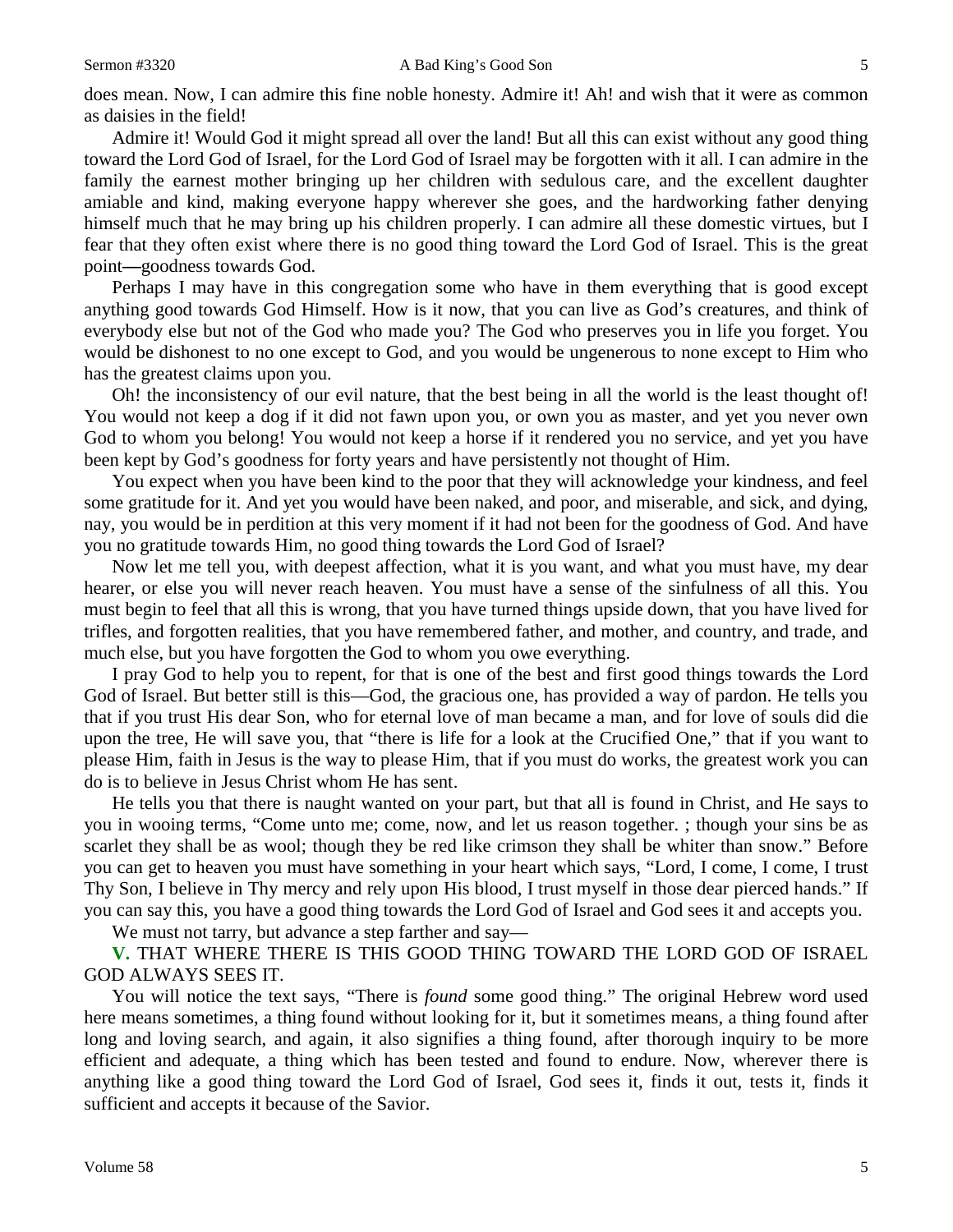You have not told anybody, you are afraid. You have not even told your mother, Mary! and you dare not. Many young people do not speak to their parents about their soul's deepest feelings and desires. they can sooner speak to strangers. But you do pray, you cannot help praying, and when you get home tonight you will not venture to go to sleep without earnestly crying to God, "Lord, save me, or I perish!" Your mother knows it not, but your heavenly Father does.

You, John! have not got so far as praying yet, but a Sunday or two ago the sermon pricked your conscience and you have not been easy since, you could find no peace in yourself. You are not quite so far awakened as to be able to pray, but still there is a wish in your heart towards the right. You sometimes think it will come to that pass, that you must say with the prodigal, "I will arise and go to my father, and say to him, Father, I have sinned." Well, John, you are a great way off, it is true, but your Father's eyes can see you, and while you are coming to Him creeping He is coming to you running, and I do not doubt that before long you will be in His arms, receiving the kiss of His pardon.

Some of you live in queer places, perhaps. The Gospel light does not shine down that court, and does not get into the neighborhood where you are generally found. Ah! but God can see you, and He has noticed with delight the good thing that is in you towards Himself. Yes, my young sister, it is indeed a strange place where you live, where the father curses God, and the mother laughs at and ridicules religion, and your sisters since they know you go to a place of worship, have begun to hate you.

Ah! but my dear friend, your Shepherd shall be with you even there, and though your path is a solitary one, and you have no friend into whose bosom to pour your griefs, yet go upstairs into the little room, or even in the crowded street as you walk along, make a prayer chamber for your heart, and get in there with Christ, and tell Him you are alone, and you shall not be alone any longer, for He shall be with you. "Blessed are ye, when they shall persecute you, and say all manner of evil against you falsely for His name's sake: for so persecuted they the prophets which were before you."

You shall be blessed in this particular that He will be with you, your salvation, your strength, and your stay. The fish are in the salt sea, and yet their flesh is as fresh as if there were no salt, and so you may live in an ungodly family and yet be as gracious as though you never came into contact with even one unpardoned sinner.

It is beautiful to see sometimes a fair flower growing in the hedge, or amongst range herbage or wild plants. In one's boyish days one has sometimes been out in the woods nutting, and all on a sudden one has come upon a fruit tree. How did it get there? A tree with fruit among the oaks, and elms, and underwood. How did it get there? And truly when a Christian is found in ungodly places he does not escape God's attention, for He who looks for fruit is delighted to find an apple tree among the trees of the wood. That being your portion, my dear friend, God will see you, and see you none the less because of your surroundings. Be you then, of good courage.

And now, to close.

**VI.** WHEN GOD SEES THIS GENUINE PIETY IN SUCH PLACES, HE WILL BE SURE TO REWARD IT.

He may not reward it by giving long life, for these young people sometimes die early.

But *even the death of young people who have some good thing toward the Lord God of Israel, has a voice to us.*

> *"When blooming youth is snatched away By Death's resistless hand,"*

there is a voice from God speaking to each of us, especially if the youth is converted. What a comfort, what a blessing, to the son of Jeroboam to be taken away! You will say, perhaps, it was a pity, for he might have come to the throne, he was the heir apparent and might have been king, and why was he taken away? You do not know what he might have been had he been spared. God knew it was best for that child not to be subjected to the contamination of such a wicked court, and so He took him home, as the gardener towards the end of the flowering season gets his flowers out of the open borders because he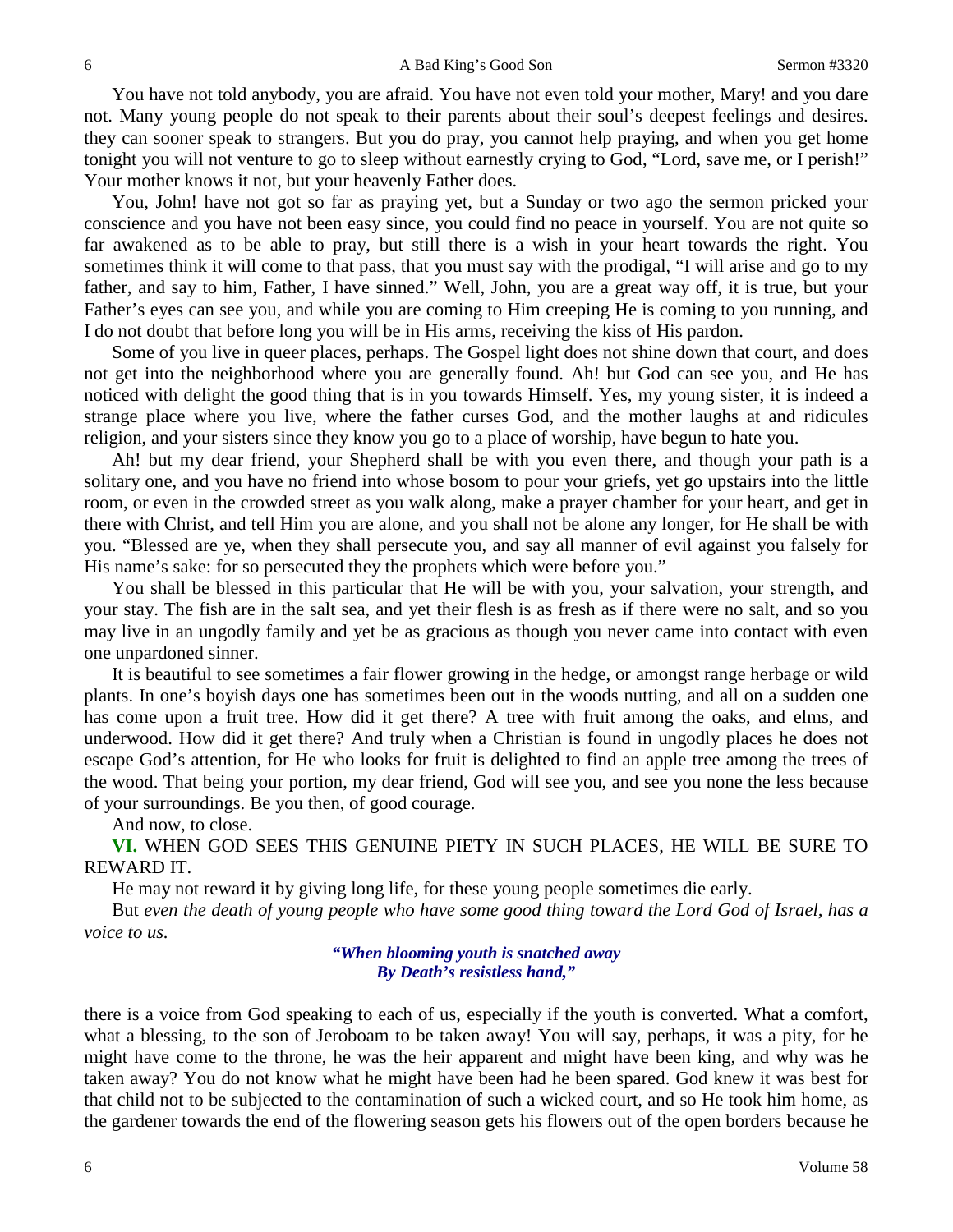knows the frosty nights are coming. So does the Master often take some of the young people home while they are yet young, lest the frosts of the world should nip them. But it is a very solemn thing when young people are taken out of the family by death.

It is something like clearing a ship because she is going down. Jeroboam's barque was now to go down to total destruction, and God brings the heavenly lifeboat and takes the last living soul out, and then He lets the whole house of the son of Nebat come to ruin.

Yes, my good woman, you came here tonight because your child is dead. You could not bear to stop at home, the poor dear thing is just buried.

Take heed my good woman! lest a worse thing happen to you. It is a dreadful thing to have lost so dear a child whose little beaming eye was like a star in the house, and whose little voice had learned to sing—

## *"Gentle Jesus, meek and mild, Look upon a little child."*

You will sorely miss the patter of those little feet and the sound of those sweet revival hymns that she learned at school. You will not forget what she said when she was going, "Mother, follow me to heaven!" But I warn you, even as Ahijah did the wife of Jeroboam, I warn you, take heed lest that child of yours has been taken away because the father, and the mother, and the household are to be swept away.

It is the omen of a blessing when the Lord sends a godly servant or a child into a family, it looks as if God had a purpose of love towards that house. But it is a token of mischief and of evil when a godly child, having been sent in such a household, is speedily taken away. That child of yours was God's little prophet to you. It is true it was not, like little Samuel, clothed with an ephod, but when you go upstairs and look at the little pinafore or the little frock, you may almost fancy that those were priestly garments, for the child was God's messenger to your heart.

Have you listened to this message from the skies? If not, perhaps I may refresh your memory. Perhaps you think I speak harshly. I mean not so to do, I mean in all tenderness to your soul to say, once again to put it plainly, that perhaps God sent that young Ahijah to your house to tell you to make your escape from the wrath to come, and that the message being neglected He took back the child.

But I would fain hope that His judgment still lingers, and that His mercy still waits. Let me speak to you, mothers especially, for your hearts are tenderest. God gave up His only Son for your sakes, He will understand your sorrow. Come to the cross and look up, and trust. Trust! Trust! Trust! That word "trust" is the grandest word in the language of mankind. Trust, trust Jesus, trust only Him, and you are saved. There is life in trusting, but there is death in everything else.

I saw an illustration somewhere the other day, I do not know now from whence it came, it is not mine, but I must give it to you, and then conclude.

A gentleman wishing to illustrate faith and to show what it really is, that it is trusting, says that he attended a lecture upon chemistry, and the lecturer was trying to prove the spheroidal properties of liquids.

I do not mean to try to prove it myself, but he showed that water put upon a bar of iron at a certain heat scattered itself over the iron or turned to steam, but the drops of water poured upon intensely hot iron, would turn into spheroids and nothing else, and then roll off the hot iron. In order to prove the various qualities of the spheroids, a man who assisted the lecturer dipped his hand in some water which was standing by, and then plunged it into a vessel of molted lead, and took up some of the lead without being hurt, the spheroidal property of the water being such that a man might do that without injury.

The person listening to the lecture said, "Now, I quite believe what the lecturer said, he convinced me, he put it so plainly that I could not but see that it was so, then he invited the audience to come and put their hands into the molten lead, I went up to the lead, I believed that it would not hurt me, I saw the man sitting there who had just put his hand in, but I did not dare to do it, and I found there is a good deal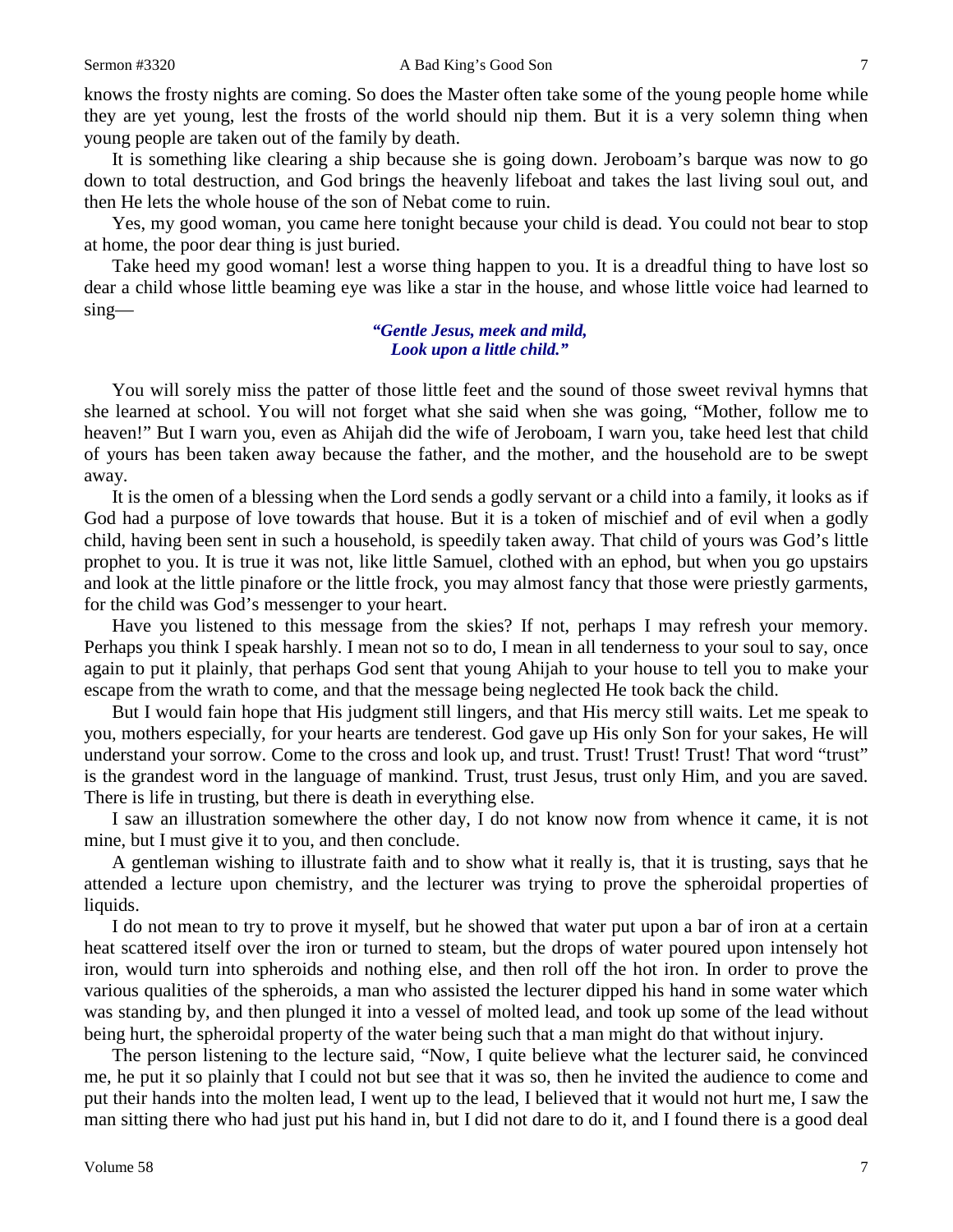of difference between believing and trusting, but I thought**—**now either it is true, or it is not, and I am sure it is true, very well then, why don't I believe it, I dipped my hand in the water, and having hardly courage enough to venture my whole hand, I put one finger in the lead and found that that one finger after was colder than it had been before, so then I put in my whole hand, and there were a number of others who were willing to follow my example."

Now, that is a very good illustration of what believing in Jesus Christ is, only there is something repulsive about putting one's hand into lead, and there should not be anything like that in believing in Jesus Christ. You believe that Jesus Christ can save, you believe that He has saved a great many, and that the only way in which they were saved was by trusting in Him. But it is quite possible for you to believe this, and yet not to be saved. If you trust Him you will try Him, and that will be the true proof. You will come to the foot of His cross and cast yourself entirely, wholly, and simply upon the merits of His atoning sacrifice. Then there will be some good thing in you toward the Lord God of Israel, and then I think the mention of the little dead Ahijah, though it may have been painful, will have been made a blessing. God grant that it may be so!

## **EXPOSITION BY C. H. SPURGEON**

# *2 KINGS 20:1-7*

**Verse 1.** *In those days was Hezekiah sick unto death. And the prophet Isaiah the son of Amoz came to him, and said unto him, Thus saith the LORD, Set thine house in order; for thou shalt die, and not live.*

That is to say, in the common course of providence, without a miracle, Hezekiah must die. God did by no means change when afterwards He permitted him to live. This time He spoke after the order of nature, the next time He spoke according to the extraordinary work of His marvelous power.

**2.** *Then he turned his face to the wall, and prayed unto the LORD, saying.*

What did he do that for? Well, as he could not rise from his bed through weakness he gets the greatest privacy he can, and the God who accepted Carmel as Elijah's prayer shrine, would accept Hezekiah's prayer when he turned his face to the wall.

**3.** *I beseech thee, O LORD, remember now how I have walked before thee in truth and with a perfect heart, and have done that which is good in thy sight. And Hezekiah wept sore.*

I do not think this was intended to be a self-righteous prayer, though it reads like one, or else the Lord would not have heard it. He meant to say, "Lord, Thou hast been good enough to make me what I am, be pleased to spare me." In fact, the probability is that at this time Sennacherib had not been routed, and Hezekiah could not bear to die whilst the nation was in danger. Certainly there was no son born to Hezekiah at this time, for Manasseh was only twelve years old when he began to reign at his father's death, and Hezekiah thought it would be a sad thing to leave a troubled kingdom without a prince to be his successor.

It may be too, that seeing he had just commenced the reformation, and the casting down of the false gods, he trembled for the cause of God, and could not bear to be so soon taken away. "Hezekiah wept sore." Ah! these are the things that prevail with God, these tears of His people.

> *"Prayer is the burden of a sigh, The falling of a tear; The upward glancing of an eye, When none but God is near."*

**4-7.** *And it came to pass, afore Isaiah was gone out into the middle court, that the word of the LORD came to him, saying, Turn again, and tell Hezekiah the captain of my people, Thus saith the LORD, the*